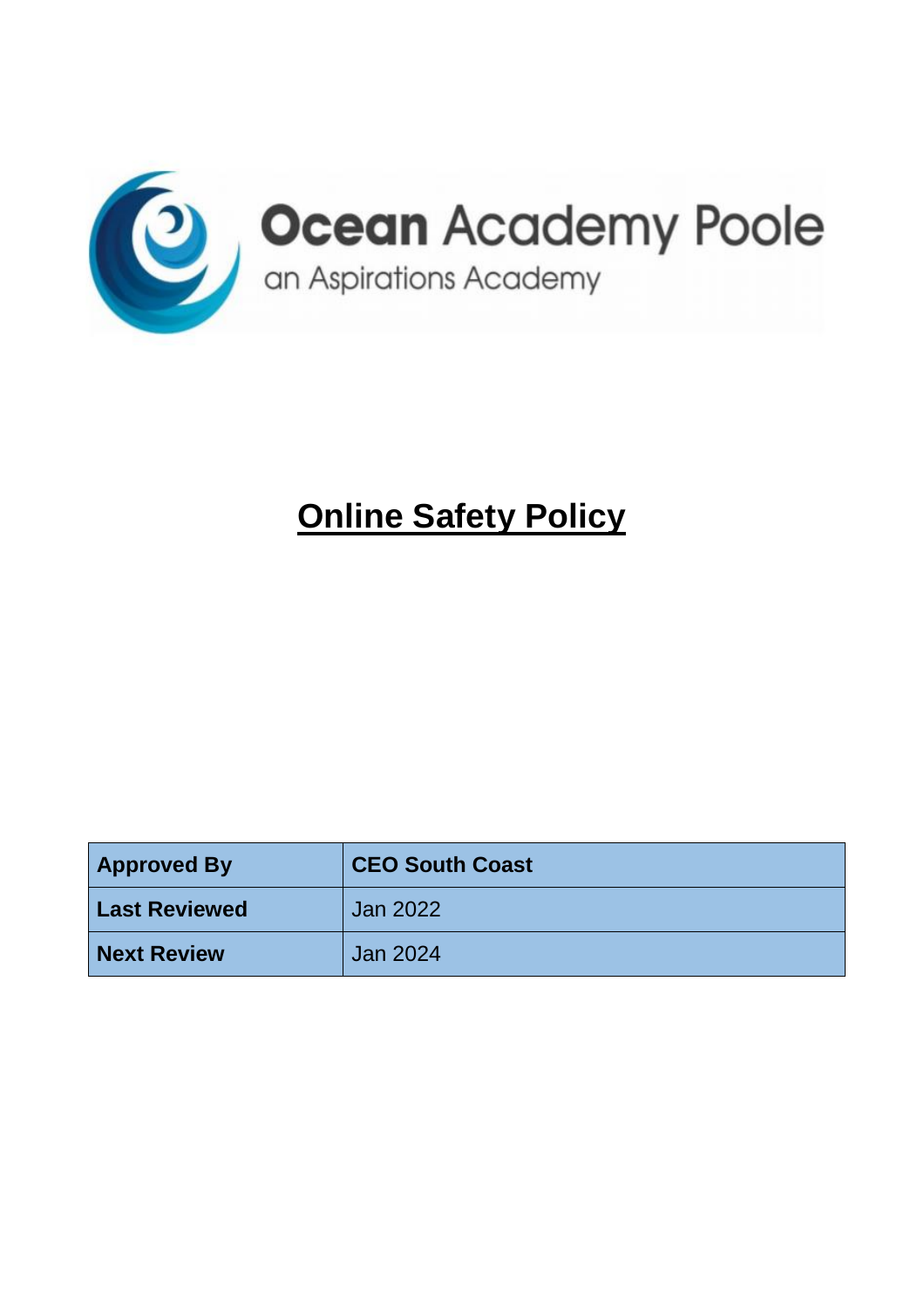# **1. Aims**

Our school aims to:

● Have robust processes in place to ensure the online safety of pupils, staff, volunteers and governors

● Deliver an effective approach to online safety, which empowers us to protect and educate the whole school community in its use of technology

Establish clear mechanisms to identify, intervene and escalate an incident, where appropriate

# **2. Legislation and guidance**

This policy is based on the Department for Education's statutory safeguarding guidance, Keeping Children Safe [in Education](https://www.gov.uk/government/publications/keeping-children-safe-in-education--2) 2021, and its advice for schools on [preventing and tackling bullying](https://www.gov.uk/government/publications/preventing-and-tackling-bullying) and [searching, screening and](https://www.gov.uk/government/publications/searching-screening-and-confiscation)  [confiscation](https://www.gov.uk/government/publications/searching-screening-and-confiscation). It also refers to the Department's guidance on [protecting children from radicalisation.](https://www.gov.uk/government/publications/protecting-children-from-radicalisation-the-prevent-duty)

It reflects existing legislation, including but not limited to the [Education Act 1996](https://www.legislation.gov.uk/ukpga/1996/56/contents) (as amended), the [Education](https://www.legislation.gov.uk/ukpga/2006/40/contents)  [and Inspections Act 2006](https://www.legislation.gov.uk/ukpga/2006/40/contents) and the [Equality Act 2010.](https://www.legislation.gov.uk/ukpga/2010/15/contents) In addition, it reflects the [Education Act 2011,](http://www.legislation.gov.uk/ukpga/2011/21/contents/enacted) which has given teachers stronger powers to tackle cyber-bullying by, if necessary, searching for and deleting inappropriate images or files on pupils' electronic devices where they believe there is a 'good reason' to do so.

The policy also takes into account the [National Curriculum computing programmes of study.](https://www.gov.uk/government/publications/national-curriculum-in-england-computing-programmes-of-study)

This policy complies with our funding agreement and articles of association.

# **3. Roles and responsibilities**

#### **3.1 The governing board**

The governing board has overall responsibility for monitoring this policy and holding the Principal to account for its implementation.

The governing board will co-ordinate regular meetings with appropriate staff to discuss online safety, and monitor online safety logs as provided by the designated safeguarding lead (DSL).

The governor who oversees online safety is Mandy Lancey, supported by the regional safeguarding officer.

All governors will:

- Ensure that they have read and understand this policy
- Agree and adhere to the terms on acceptable use of the school's IT systems and the internet

### **3.2 The Principal**

The Principal and the Online Safety lead are responsible for ensuring that staff understand this policy, and that it is being implemented consistently throughout the school.

The Principal will ensure there is a member of staff who is responsible for leading online safety across the academy and that they will receive relevant and up to date training to carry out this role.

### **3.3 The Designated Safeguarding Lead**

Details of the school's designated safeguarding lead (DSL) are set out in our child protection and safeguarding policy.

The DSL, alongside the Online Safety lead, take lead responsibility for online safety in school, in particular:

● ensure that staff understand this policy and that it is being implemented consistently throughout the school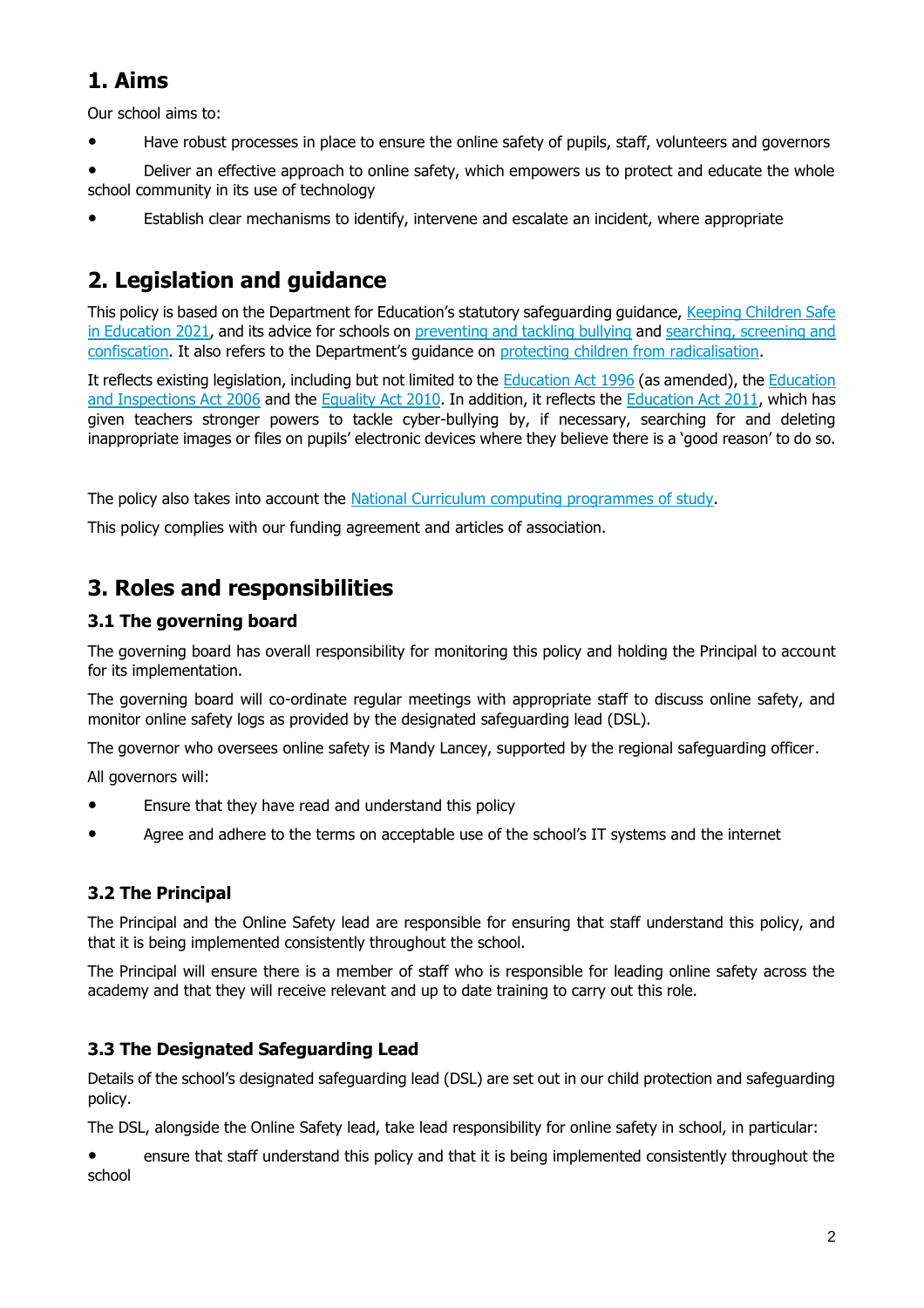Working with the deputy DSLs, IT manager, Online Safety lead and other staff, as necessary, to address any online safety issues or incidents

● Ensuring that any online safety incidents are logged on MyConcern and dealt with appropriately in line with this policy

● Ensuring that any incidents of cyber-bullying are logged and dealt with appropriately in line with the school behaviour policy

- Updating and delivering staff training on online safety
- Liaising with other agencies and/or external services if necessary
- Providing regular reports on online safety in school to the headteacher and/or governing board This list is not intended to be exhaustive.

#### **3.4 The IT support**

The IT support is responsible for:

● Putting in place appropriate filtering and monitoring systems, which are updated on a regular basis and keep pupils safe from potentially harmful and inappropriate content and contact online while at school, including terrorist and extremist material

● Carrying out regular breach monitoring and alerting staff of any possible breaches

● Ensuring that the school's IT systems are secure and protected against viruses and malware, and that such safety mechanisms are updated regularly

● Conducting a full security check and monitoring the school's IT systems on a weekly basis

Blocking access to potentially dangerous sites and, where possible, preventing the downloading of potentially dangerous files

Ensuring that any online safety incidents are logged on MyConcern and dealt with appropriately in line with this policy

Ensuring that any incidents of cyber-bullying are dealt with appropriately in line with the school behaviour policy

#### **3.5 All staff and volunteers**

All staff, including contractors and agency staff, and volunteers are responsible for:

- Maintaining an understanding of this policy
- Implementing this policy consistently

Agreeing and adhering to the terms on acceptable use of the school's IT systems and the internet, and ensuring that pupils follow the school's terms on acceptable use

Working with the DSL and Online Safety lead to ensure that any online safety incidents are logged on MyConcern and dealt with appropriately in line with this policy

● Ensuring that any incidents of cyber-bullying are dealt with appropriately in line with the school behaviour policy

Read and adhere to the Acceptable Use policy with regards IT and online platforms and equipment

#### **3.6 Parents**

Parents are expected to:

● Notify a member of staff or the Principal of any concerns or queries regarding this policy

Ensure their child has read, understood and agreed to the terms on acceptable use of the school's IT systems and internet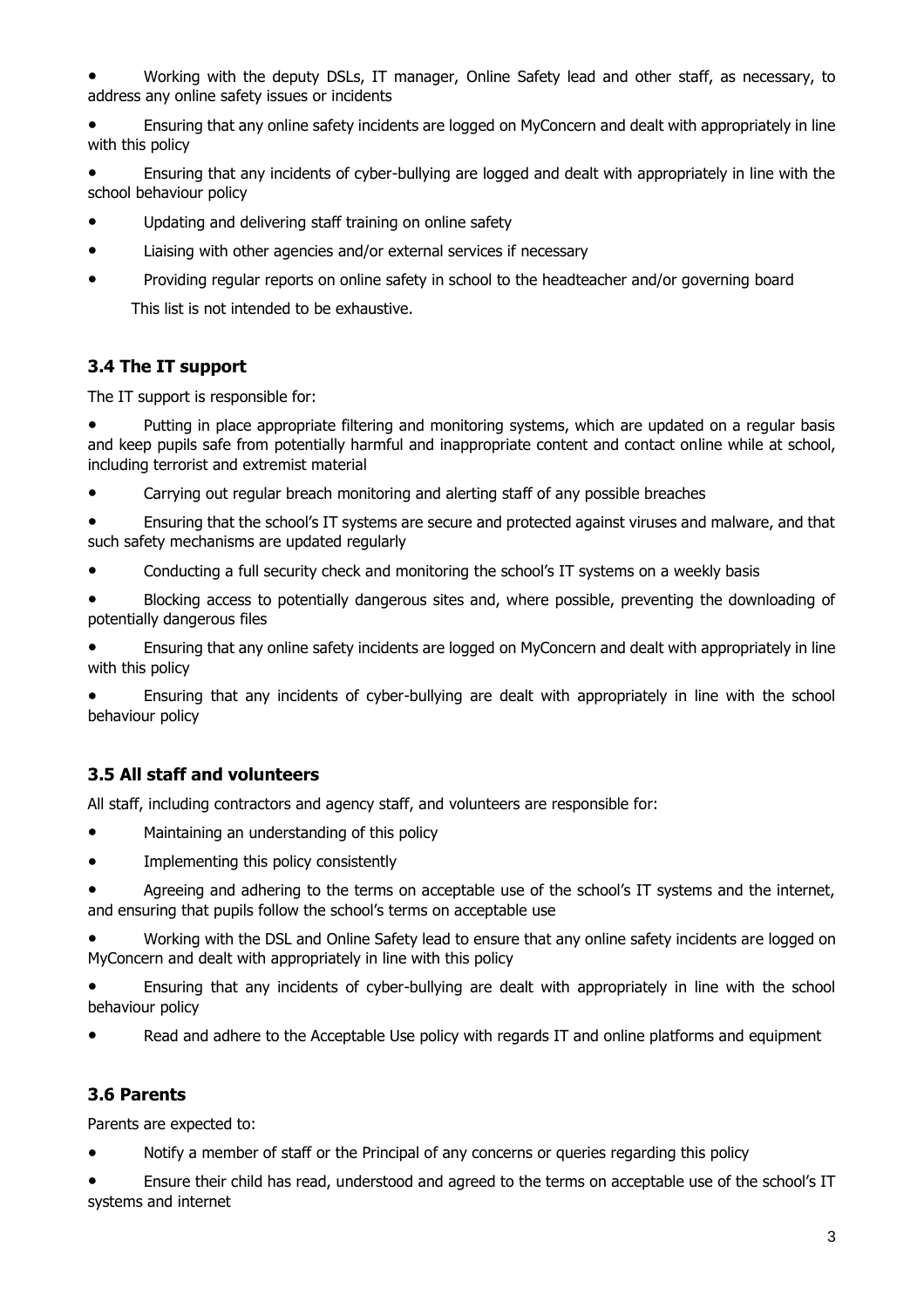Use social media responsibly and monitor their child's use of social media and the internet at home

Parents can seek further guidance on keeping children safe online from the following organisations and websites:

● What are the issues?, UK Safer Internet Centre:

<https://www.saferinternet.org.uk/advice-centre/parents-and-carers/what-are-issues>

- Hot topics, Childnet International:<http://www.childnet.com/parents-and-carers/hot-topics>
- Parent online safety resources, Childnet International:<https://www.childnet.com/resources>
- Commonsense Media:<https://www.commonsensemedia.org/>
- Internet Matters:<https://www.internetmatters.org/>
- National Online Safety https://nationalonlinesafety.com/

#### **3.7 Visitors and members of the community**

Visitors and members of the community who use the school's IT systems or internet will be made aware of this policy, when relevant, and expected to read and follow it. If appropriate, they will be expected to agree to the terms on acceptable use.

### **4. Educating pupils about online safety**

Pupils will be taught about online safety as part of the curriculum.

Pupils in **Key Stage 2** will be taught to:

- Use technology safely, respectfully and responsibly
- Recognise acceptable and unacceptable behaviour
- Identify a range of ways to report concerns about content and contact

The safe use of social media and the internet will also be covered in other subjects where relevant.

The school will use assemblies to raise pupils' awareness of the dangers that can be encountered online and may also invite speakers to talk to pupils about this.

### **5. Educating parents about online safety**

The school will raise parents' awareness of internet safety in letters or other communications home, and in information via our website or virtual learning environment (VLE) . Information will also be shared at parent / teacher consultation evenings.

Online safety will also be covered during parents' evenings – handouts will be given to those who attend and posted to those who do not attend.

If parents have any queries or concerns in relation to online safety, these should be raised in the first instance with the headteacher and/or the DSL.

Concerns or queries about this policy can be raised with any member of staff or the Principal.

The Safer Schools Team will come into school to deliver information to staff, parents and pupils.

Parents / Carers play a crucial role in ensuring that their children understand the need to use the internet / mobile devices in an appropriate way.

The school / academy will take every opportunity to help parents understand these issues through parents' evenings, newsletters, letters, website / Learning Platform and information about national / local online safety campaigns / literature.

The academy has invested in the National Online Safety platform and has offered parents the opportunity to subscribe to this free of charge.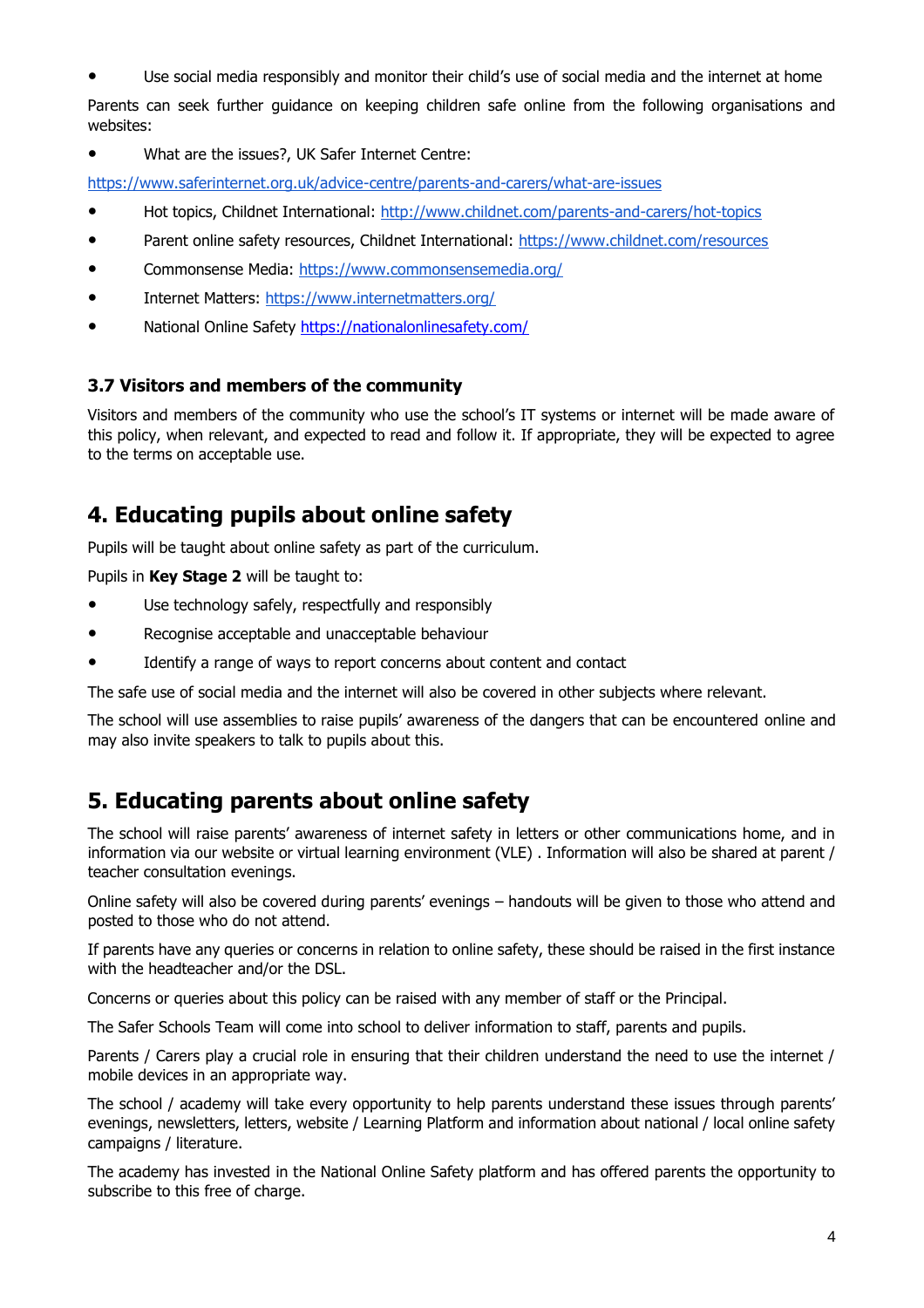Parents and carers will be encouraged to support the school / academy in promoting good online safety practice and to follow guidelines on the appropriate use of:

- Digital and video images taken at school events
- Access to parents' sections of the website / Learning Platform and on-line student / pupil records
- Their children's personal devices in the school / academy (where this is allowed)
- Their children's school Google accounts when used outside of the school

# **6. Cyber-bullying**

#### **6.1 Definition**

Cyber-bullying takes place online, such as through social networking sites, messaging apps or gaming sites. Like other forms of bullying, it is the repetitive, intentional harming of one person or group by another person or group, where the relationship involves an imbalance of power. (See also the school behaviour policy.)

Cyber-bullying is also referred to in the schools anti-bullying policy.

#### **6.2 Preventing and addressing cyber-bullying**

To help prevent cyber-bullying, we will ensure that pupils understand what it is and what to do if they become aware of it happening to them or others. We will ensure that pupils know how they can report any incidents and are encouraged to do so, including where they are a witness rather than the victim.

The school will actively discuss cyber-bullying with pupils, explaining the reasons why it occurs, the forms it may take and what the consequences can be. Class teachers will discuss cyber-bullying with their class, and the issue will be addressed in assemblies and year group meetings .

Teaching staff are also encouraged to find opportunities to use aspects of the curriculum to cover cyberbullying. This includes personal, social, health and economic (PSHE) education, and other subjects where appropriate.

All staff, governors and volunteers (where appropriate) receive training on cyber-bullying, its impact and ways to support pupils, as part of safeguarding training (see section 11 for more detail).

The school also sends information/leaflets on cyber-bullying to parents so that they are aware of the signs, how to report it and how they can support children who may be affected.

In relation to a specific incident of cyber-bullying, the school will follow the processes set out in the school behaviour policy. Where illegal, inappropriate or harmful material has been spread among pupils, the school will use all reasonable endeavours to ensure the incident is contained.

The DSL will consider whether the incident should be reported to the police if it involves illegal material, and will work with external services if it is deemed necessary to do so.

#### **6.3 Examining electronic devices**

School staff have the specific power under the Education and Inspections Act 2006 (which has been increased by the Education Act 2011) to search for and, if necessary, delete inappropriate images or files on pupils' electronic devices, including mobile phones, iPads and other tablet devices, where they believe there is a 'good reason' to do so.

Parents will be informed if there has been any inappropriate use of electronic devices.

When deciding whether there is a good reason to examine or erase data or files on an electronic device, staff must reasonably suspect that the data or file in question has been, or could be, used to:

- Cause harm, and/or
- Disrupt teaching, and/or
- Break any of the school rules

If inappropriate material is found on the device, it is up to the staff member in conjunction with the DSL or other member of the senior leadership team to decide whether they should: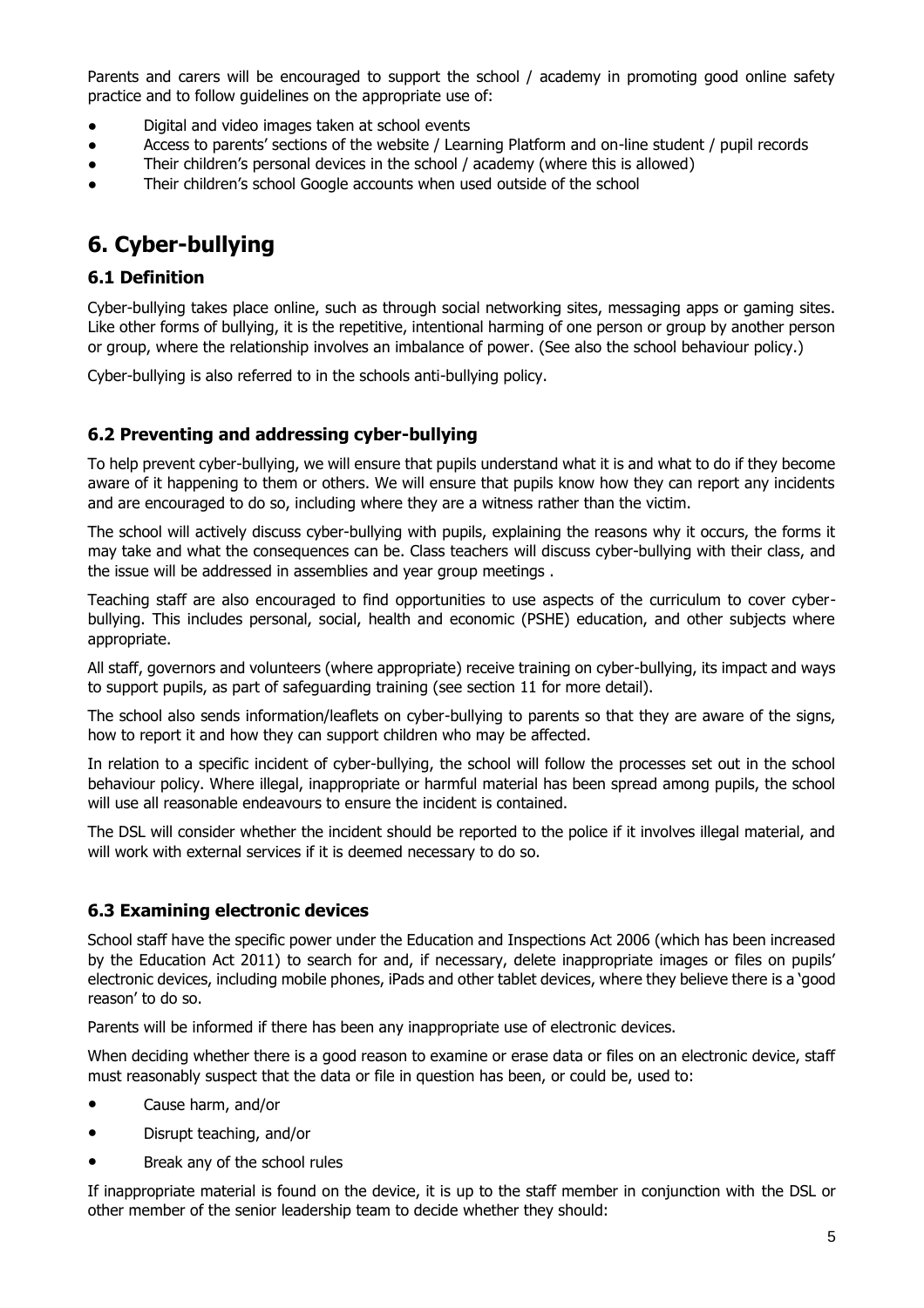- Delete that material, or
- Retain it as evidence (of a criminal offence or a breach of school discipline), and/or
- Report it to the police

Any searching of pupils will be carried out in line with the DfE's latest guidance on [screening, searching and](https://www.gov.uk/government/publications/searching-screening-and-confiscation)  [confiscation.](https://www.gov.uk/government/publications/searching-screening-and-confiscation)

Any complaints about searching for or deleting inappropriate images or files on pupils' electronic devices will be dealt with through the school complaints procedure.

### **7. Acceptable use of the internet in school**

All pupils, parents, staff, volunteers and governors are expected to sign an agreement regarding the acceptable use of the school's IT systems and the internet. Visitors will be expected to read and agree to the school's terms on acceptable use. This can be found on the academy website.

Use of the school's internet must be for educational purposes only, or for the purpose of fulfilling the duties of an individual's role.

We will monitor the websites visited by pupils, staff, volunteers, governors and visitors (where relevant) to ensure they comply with the above.

# **8. Pupils using mobile devices in school**

Pupils may bring mobile devices into school, but are not permitted to use them during the school day. They must hand the phone to a member of staff when they come into school and collect it again at the end of the day.

Any breach of the acceptable use agreement by a pupil may trigger disciplinary action in line with the school behaviour policy, which may result in the confiscation of their device.

# **9. Staff using work devices outside school**

Staff members using a work device outside school must not install any unauthorised software on the device and must not use the device in any way which would violate the school's terms of acceptable use.

Staff must ensure that their work device is secure and password-protected, and that they do not share their password with others. They must take all reasonable steps to ensure the security of their work device when using it outside school. USB devices containing data relating to the school should not be used if possible and if they do need to be used, **must** be encrypted.

If staff have any concerns over the security of their device, they must seek advice from the IT manager or Online Safety lead.

Work devices must be used solely for work activities.

### **10. How the school will respond to issues of misuse**

Where a pupil misuses the school's IT systems or internet, we will follow the procedures set out in the behaviour policy. The action taken will depend on the individual circumstances, nature and seriousness of the specific incident, and will be proportionate.

Where a staff member misuses the school's IT systems or the internet, or misuses a personal device where the action constitutes misconduct, the matter will be dealt with in accordance with the staff disciplinary procedures. The action taken will depend on the individual circumstances, nature and seriousness of the specific incident.

The school will consider whether incidents which involve illegal activity or content, or otherwise serious incidents, should be reported to the police.